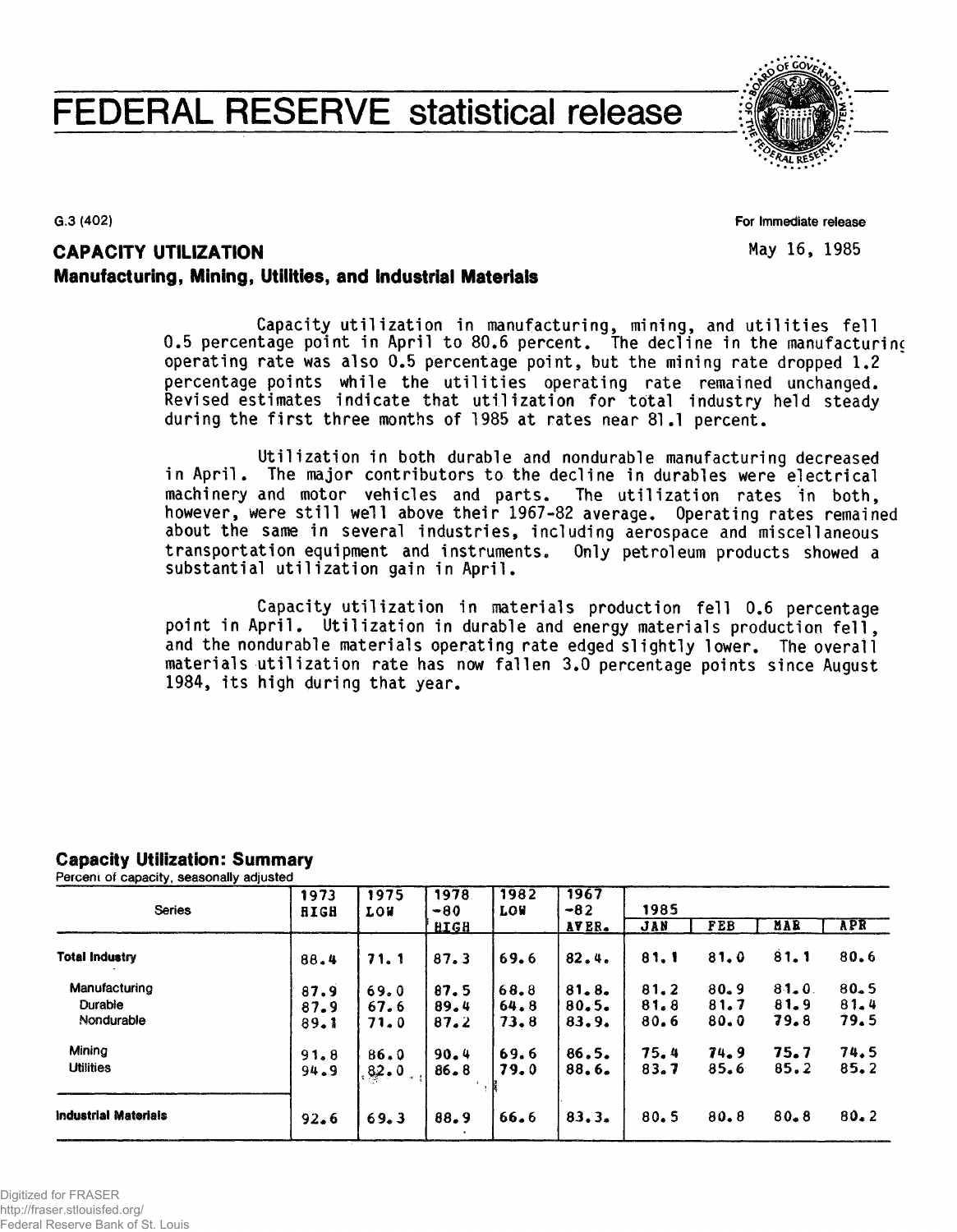## **CAPACITY UTILIZATION**



Digitized for FRASER http://fraser.stlouisfed.org/ Federal Reserve Bank of St. Louis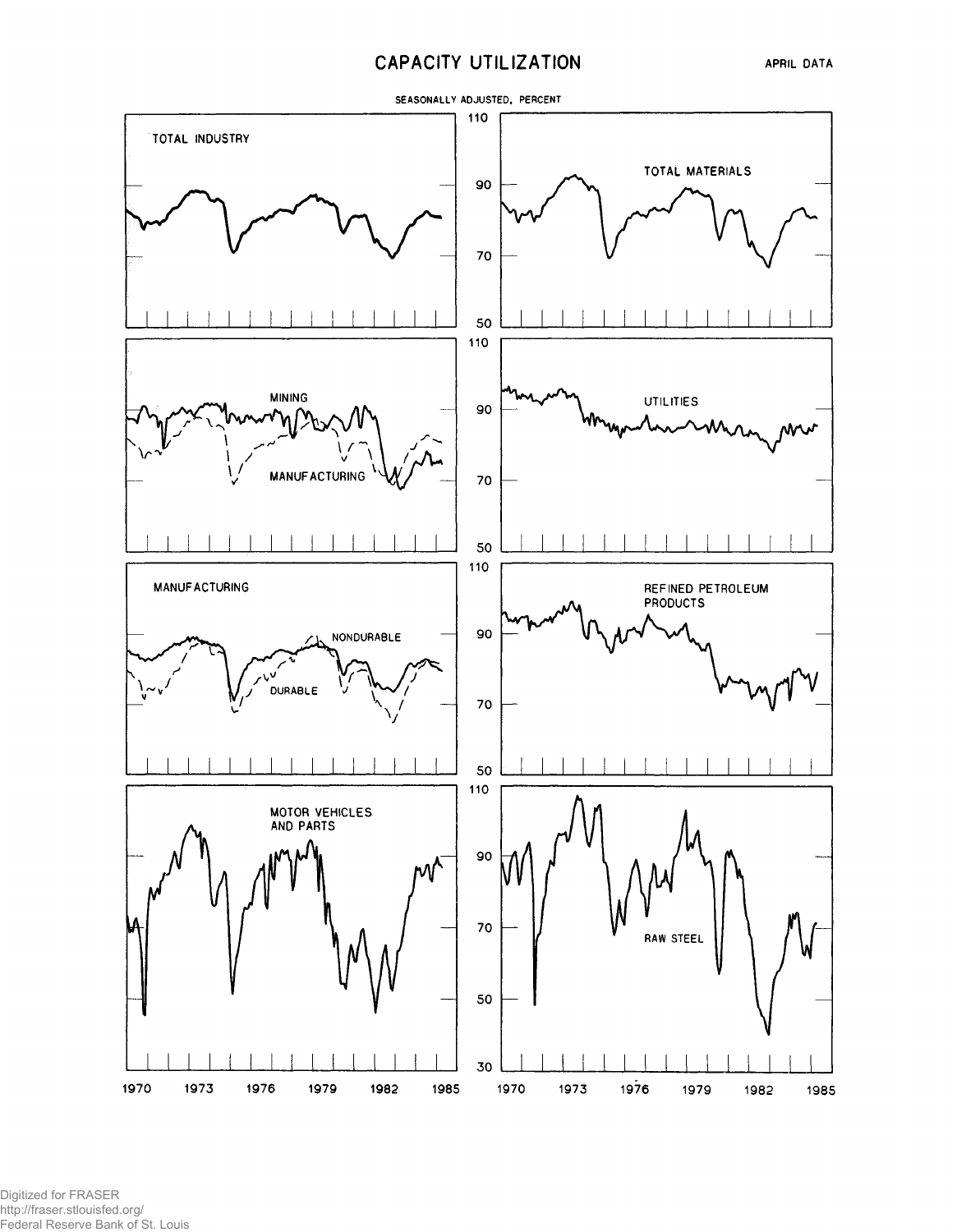## **MANUFACTURING, MINING AND UTILITIES**

## Table 1

Capacity Utilization

| MOnthly, seasonally acjusted, percent or capacity |                   |                           |                |                      |                  |                      |              |                  |                    |              |                |                          |                  |                   |                  |
|---------------------------------------------------|-------------------|---------------------------|----------------|----------------------|------------------|----------------------|--------------|------------------|--------------------|--------------|----------------|--------------------------|------------------|-------------------|------------------|
| <b>Series</b>                                     | 1973<br>HIGH      | 1975<br><b>LOB</b>        | -1978<br>$-80$ | 1982<br><b>LOW</b>   | 1967<br>$-82$    | YEAR I<br><b>AGO</b> | 1984         |                  |                    |              | <b>DEC</b>     | 1985<br>$J \overline{M}$ | FEB <sup>1</sup> | <b>BAR</b>        | <b>APR</b>       |
|                                                   |                   |                           | <b>RIGH</b>    |                      | AVER. A          | <b>BONTEL</b>        | AÑĜ 1        | SEP <sub>1</sub> | $OCT$ <sub>1</sub> | <b>NOT</b> 1 |                |                          |                  |                   |                  |
| <b>Total Industry</b>                             | 88.4              | 71.1                      | 87.3           | 69.6                 | $82 - 4$         | 81.3                 | 82.5         | 81.9             | 81.4               | 81.4         | 81.21          | 81.1                     | 81.0             | 81.1              | 80.6             |
| Manufacturing                                     | 87.9              | 69.0                      | 87.5           | 68.8                 | 81.8             | 81.5                 | 82.8         | 82.0             | 81.7               | 81.6         | 81.41          | 81.2                     | 80.9             | 81.0              | 80.5             |
| Primary processing                                | 93.7 <sub>1</sub> | 68.21                     | 91.4           | 66.2                 | 84.0             | 82.2                 | 82.1         | 81.5             | 81.2               | 80.6         | 79.51          | 80.1                     | 80.7             | 80.7              | 80.4             |
| Advanced processing                               | 85.5              | 69.4                      | 85.9           | 70.0                 | 80.6             | 81.0                 | 83.1         | 82.4             | 81.8               | $82 - 0$     | 82.21          | 82.0                     | 81.3             | 81.2              | 80.7             |
| Durable manufacturing                             |                   |                           |                |                      |                  | 80.9                 | 82.9         | 82.3             | 82.1               | 82.2         | 82.01          | 81.8                     | 81.7             | 81.9              | 81.4             |
| Stone, clay and glass products                    | 87.9<br>88.0      | 67.6<br>64.0              | 89.4<br>`90. a | 64.8<br>63.0         | $80 - 5$<br>78.4 | 78.4                 | 77.7         | 76.6             | 77.4               | 76.7         | 76.51          | 76.5                     | 76.8             | 77.0              |                  |
| iron and steel, subtotal                          | 103.3             | 69.2                      | 97.5           | 38.8                 | 82.3             | 71.5                 | 67.9         | 68.1             | 66.0               | 65.9         | 64.51          | 64.8                     | 66.9             | 71.4              |                  |
| Nonferrous metals, subtotal                       | 99.0              | 60.8                      | $98 - 2$       | 62.1                 | 83.3             | 85.4                 | 83.6         | 83.3             | 84.2               | 82.8         | 78.01          | 81.5                     | 82.9             | $81 - 9$          |                  |
| <b>Fabricated metal products</b>                  | 86.3              | 65.7                      | 90.0           | 60.7 <sub>1</sub>    | 79.6             | 75.1                 | 77.2         | 76.8             | 77.4               | 76.3         | 76.81          | 76.3                     | 77.4             | 77.8              | 77.9             |
| Nonelectrical machinery                           | 88.3              | 71.8                      | $83 - 1$       | 61.6                 | 79.8             | 75.3                 | 81.1         | 80.5             | 80.4               | 80.8         | 80.41          | 80.7                     | 80.2             | 80.1              | 79.8             |
| <b>Electrical machinery</b>                       | 88.7              | 62.3                      | $90 - 6$       | 74.7                 | 80.0             | 91.9 <sub>1</sub>    | 92.5         | 92.5             | 91.7               | 91.3         | 91.51          | 89.2                     | 88.4             | 88.5              | 86.9             |
| Motor vehicles and parts                          | 98.7              | 51.3                      | 94.5           | 46.1                 | 78.6             | 84.4                 | 87.5         | 83.6             | 83.0               | 87.5         | 87.81          | 89.8                     | 87.6             | 87.4              | 86.7             |
| Autos                                             | NA                | NA                        | 91.6           | 35.8                 | NA               | 79.2                 | 77.9         | 70.0             | 71.2               | 79.8         | 81.61          | 86.5                     | 82.5             | 83.5              | 81.0             |
| Aerospace and misc. trans. egp.                   | 76.0              | 68.0                      | 93.9           | 69.1                 | 78.1             | 73.6                 | 76.5         | 76.5             | 76.3               | 75.8         | 77.51          | 77.9                     | 78.6             | 79.5              | 79.6             |
| Instruments                                       | 89.6              | 73.7                      | 92.3           | 73.1                 | 83.5             | 78.6                 | 81.1         | 81.5             | 80.5               | 80. B        | 82.01          | 81.4                     | 81.1             | 81.8              | 81.8             |
| Nondurable manufacturing                          |                   | 71.0                      | 87.2           | 73.8                 | 83.9             | 82.3                 | 82.6         | 81.7             | 81.1               | 81.0         | 80.81          | 80.6                     | 80.0             | 79.8              | 79.5             |
| Foods                                             | 89.1<br>85.7 I    | 77.2 <sub>1</sub>         | 85.2           | 76.5                 | 83.3             | 79.9                 | 79.9         | 79.5             | 79.2               | 78.5         | 78.81          | 79. 1                    | 78.1             |                   |                  |
| Textile mill products                             | $95 - 4$          | 61.34                     | 91.3           | 73.0                 | 86.2             | 85.0                 | 84.1         | 81.0             | 79.5               | 78.5         | 78.31          | 77.9                     | 77.7             | 77.5              |                  |
| Paper and products                                | 96.7              | 69.11                     | 95.1           | 84.2                 | 89.6             | 96.0                 | 97.3         | 97.4             | $95 - 0$           | 94.4         | 94.51          | 94.6                     | 95.5             | 94.8              |                  |
| Chemicals and products                            | 86.2 <sub>1</sub> | 65.9 <sub>8</sub>         | 83.6           | 64.0                 | 78.7             | $72.5$ 1             | 73.2         | 72.9             | 71.9               | 72.5         | 71.71          | 71.5                     | 71.3             | 71.0              |                  |
| Petroleum products                                | 99.1 i            | 84.61                     | 93.0           | 71.5                 | 89.6             | 79.4                 | 78.5         | 77.5             | 77.9               | 76.7         | 76.51          | 73.9                     | 75.1             | 77.2              | 79.3             |
| Rubber and plastics products                      | 97.4              | $62 - 1$                  | 91.5<br>- 1    | 74.0                 | 88.3             | 94.6                 | 96.0         | 94.5             | 94.0               | 91.6         | 90.81          | 91.2                     | 90.6             | 90.5              |                  |
| Mining                                            | 91.8              | 86.0                      | 90.4           | 69.6                 | 86.5             | 74.3                 | 77.3         | 77.4             | 74.3               | 75.1         | 74.81          | 75.4                     | 74.9             | 75.7              | 74.5             |
| <b>Utilities</b>                                  |                   |                           |                |                      |                  |                      |              |                  |                    |              |                |                          |                  |                   |                  |
| Electric utilities                                | 94.9<br>97.6      | 82.0<br>82.1 <sub>1</sub> | 86.8<br>87.0   | 79.0<br>- 1<br>77.91 | 88.6<br>89.8     | 85.0<br>83.6         | 83.3<br>81.3 | 83.2<br>81.2     | 82.9<br>80.8       | 84.6<br>82.7 | 83.91<br>80.91 | 83.7<br>81.3             | 85.6<br>83.8     | $85 - 2$<br>8.3.1 | 85.2<br>$83 - 1$ |

## Table 2

Output, Capacity, and Capacity Utilization

| awai wity, oosoonany aujuotou   |           |       | OUTPUT |        |                           |                           |       | <b>CAPACITY</b> |        |                   |      | UTILIZATION |          |        |      |
|---------------------------------|-----------|-------|--------|--------|---------------------------|---------------------------|-------|-----------------|--------|-------------------|------|-------------|----------|--------|------|
| <b>Series</b>                   | 1984      | 11    | III    | IV.    | 19851<br>T I              | 1984                      | 11    | 111             | IΥ     | 19851<br>Ĩ۱       | 1984 | 11          | III      | TV     | 1985 |
|                                 |           |       |        |        |                           |                           |       |                 |        |                   |      |             |          |        |      |
| <b>Total Industry</b>           | 159.8     | 163.1 | 165.6  |        | $164.71$ $165.41$         | 198.4                     | 199.7 | 201.1           |        | 202.41 204.01     | 80.5 | 81.7        | 82.4     | 81, 31 | 81.1 |
| Manufacturino                   | 161.0     | 164.4 | 167, 2 |        |                           | $166.51$ $166.71$ $199.5$ | 201.0 | 202.5           |        | 204.01 205.71     | 80.7 | 81.8        | 82.5     | 81.61  | 81.0 |
| Primary processing              | 160.5     | 162.5 | 162.2  |        | 159.81 160.81 196.5       |                           | 197.2 | 198.0           |        | 198.71 199.71     | 81.7 | 82.4        | 81.9     | 80.41  | 80.5 |
| <b>Advanced processing</b>      | 161.7     | 165.2 | 169.7  |        | 169.61 170.31             | 201.1                     | 203.0 | 204.9           |        | 206.81 208.91     | 80.3 | 81.4        | 82.8     | 82.01  | 81.5 |
| Durable manufacturing           | 150.2     | 153.6 | 157.4  |        | 157.41 158.21 187.8       |                           | 189.1 | 190.4           |        | 191.71 193.41     | 79.9 | 81.2        | 82.6     | 82.11  | 81.8 |
| Stone, clay and glass products  | 159.5     | 160.1 | 159.6  |        | 159.31 160.31 203.0       |                           | 204.4 | $205 - 9$       | 207.31 | 208.71            | 78.5 | 78.3        | 77.5     | 76.91  | 76.8 |
| fron and steel, subtotal        | 83.7      | 83.7  | 77.2   | 73.51  |                           | 75.31 119.0               | 116.7 | 114.5           |        | 112.21 111.01     | 70.4 | 71.7        | 67.5     | 65.51  | 67.7 |
| Nonferrous metals, subtotal     | 119.0     | 124.9 | 124.7  |        | 121.21 121.91 148.4       |                           | 148.4 | 148.4           |        | 148.41 148.41     | 80.2 | 84.2        | 84.0     | 81.71  | 82.1 |
| Fabricated metal products       | 133.1     | 136.9 | 140.0  |        | 140.01 141.31 179.8       |                           | 180.6 | 181.4           |        | $182.2$   $183.1$ | 74.0 | 75.8        | 77.2     | 76.81  | 77.2 |
| <b>Nonelectrical machinery</b>  | 170.8     | 178.6 | 188.0  |        | 188.31 188.71 232.0       |                           | 232.6 | 233.1           |        | $233.71$ $234.91$ | 73.6 | 76.8        | 80.6     | 80.51  | 80.3 |
| <b>Electrical machinery</b>     | 209.4     | 215.0 | 221.9  |        | 223.11 220.51 230.4       |                           | 234.9 | 239.3           |        | 243.81 248.51     | 90.8 | 91.5        | 92.7     | 91.51  | 88.7 |
| Motor vehicles and parts        | 165.5     | 163.4 | 167.0  |        | 168.11 173.71 190.9       |                           | 192.3 | 193.8           |        | 195.21 196.81     | 86.6 | 84.9        | 86.2     | 86.11  | 88.3 |
| <b>Autos</b>                    | 141.2     | 134.5 | 131.4  |        | 135.01 147.81 168.7       |                           | 170.5 | 172.3           |        | 174.11 175.61     | 83.6 | 78.9        | 76.2     | 77.51  | 84.1 |
| Aerospace and misc. trans. egp. | 106.8     | 109.4 | 114.0  |        | $114.71$ $118.71$ $147.2$ |                           | 148.1 | 149.0           |        | 149.91 150.81     | 72.6 | 73.8        | 76.5     | 76.51  | 78.7 |
| Instruments                     | 168.7     | 172.4 | 177.5  |        | $178.11$ $179.71$ $217.1$ |                           | 217.9 | 218.8           | 219.61 | 220.61            | 77.7 | 79. 1       | 81.2     | 81.11  | 81.4 |
| Nondurable manufacturing        | 176.7     | 180.1 | 181.3  |        | 179.51 179.11 216.5       |                           | 218.2 | 220.0           | 221.71 | 223.51            | 81.6 | 82.5        | 82.4     | 81.01  | 80.1 |
| Foods                           | 160.2     | 164.1 | 164.6  | 163.71 |                           | 203.1                     | 204.6 | 206.1           | 207.61 |                   | 78.9 | 80.2        | 79.9     | 78.81  |      |
| Textile mill products           | $143 - 2$ | 140.4 | 138.5  |        | 132.41 131.41 163.7       |                           | 165.2 | 166.7           |        | 168.21 169.11     | 87.5 | 85.0        | $83 - 1$ | 78.81  | 77.7 |
| Paper and products              | 174.2     | 173.7 | 177.0  |        | $173.41$ $175.41$ $178.5$ |                           | 180.1 | 181.6           |        | $183.21$ $184.71$ | 97.6 | 96.5        | 97.4     | 94.61  | 95.0 |
| Chemicals and products          | 223.8     | 229.1 | 231.5  |        | 228.81227.41314.0         |                           | 315.1 | 316.3           |        | 317.41 319.01     | 71.3 | 72.7        | 73.2     | 72. 11 | 71.3 |
| Petroleum products              | 124.5     | 127.4 | 123.9  |        | $122.41$ $118.31$ $160.4$ |                           | 159.4 | 158.5           |        | 157.51 156.81     | 77.6 | 79.9        | 78.2     | 77.71  | 75.4 |
| Rubber and plastics products    | 319.8     | 334.4 | 340.4  |        | 334.01 334.81 342.3       |                           | 349.1 | 355.8           | 362.61 | 369.01            | 93.4 | 95.8        | 95.7     | 92.11  | 90.7 |
| Minina                          | 124.2     | 125.1 | 129.0  |        |                           | $124.31$ $125.51$ $165.7$ | 165.9 | 166.1           |        | $166.31$ $166.51$ | 75.0 | 75.4        | 77.7     | 74.71  | 75.4 |
| Utilities                       | 179.2     | 183.1 | 181.1  |        | $183.01$ $186.51$ $213.8$ |                           | 215.3 | 216.8           |        | 218.31 219.81     | 83.8 | 85.0        | 83.5     | 83.81  | 84.8 |
| Electric utilities              | $203 - 8$ | 208.0 | 204.8  | 206.11 | 210.91                    | 246.9                     | 248.9 | 251.0           | 253.01 | $255 - 01$        | 82.5 | 83.6        | 81.6     | 81.41  | 82.7 |